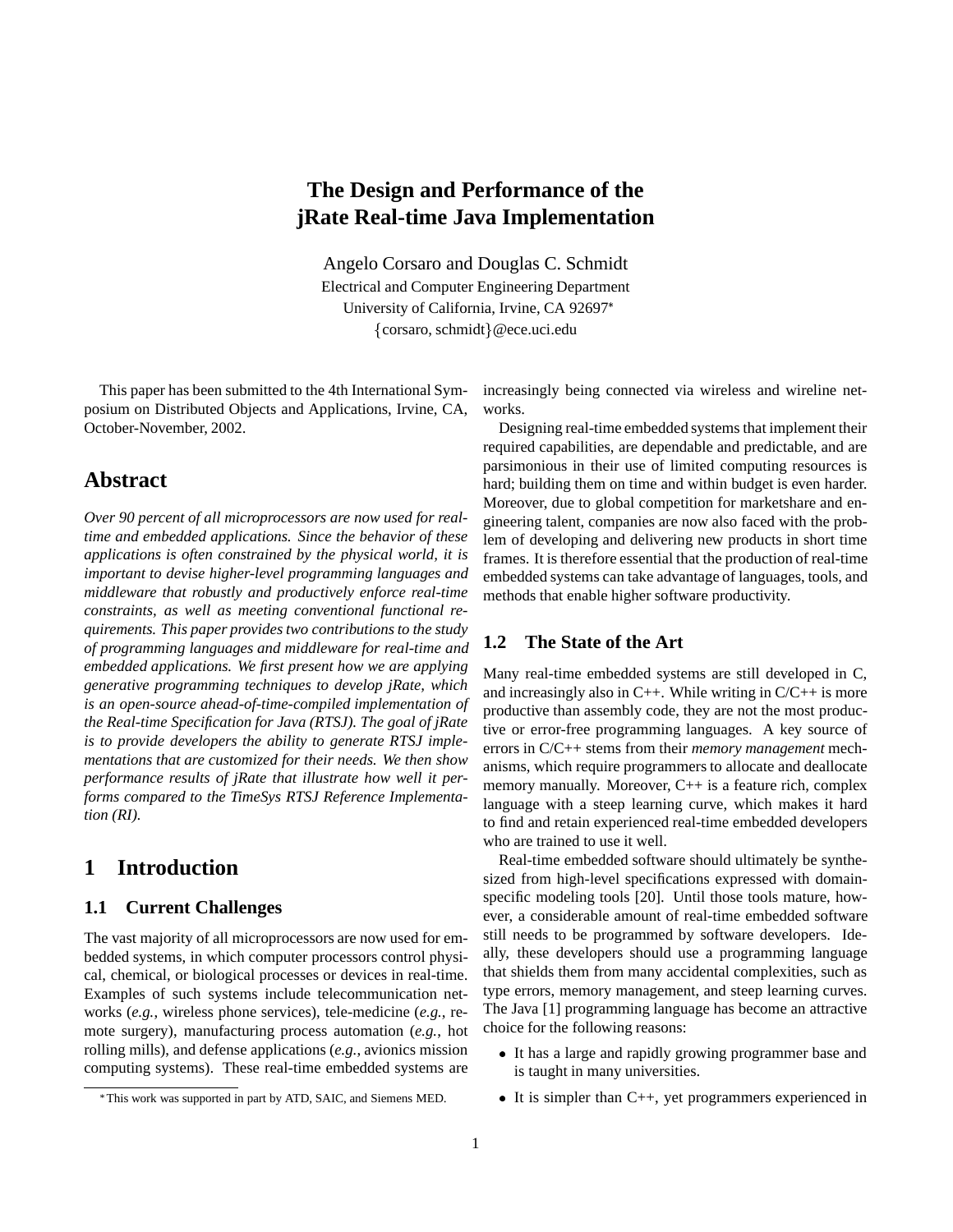C++ can learn it easily.

- It has a virtual machine architecture—the Java Virtual Machine (JVM)—that allows Java applications to run on any platform that supports a JVM.
- It has a powerful, portable standard library that can reduce programming time and costs.
- It offloads many tedious and error-prone programming details, particularly memory management, from developers into the language runtime system.
- It has desirable language features, such as strong typing, dynamic class loading, and reflection/introspection.
- It defines portable support for concurrency and synchronization.
- Its bytecode representation is more compact than native code, which can reduce memory usage for embedded systems.

Conventional Java implementations are unsuitable for developing real-time embedded systems, however, due to the following problems:

- The scheduling of Java threads is purposely underspecified to make it easy to develop JVMs for new platforms.
- The Java Garbage Collector (GC) has higher execution eligibility that any other Java thread, which means that a thread could experience unbounded preemption latency while waiting for the GC to run.
- Java provides coarse-grained control over memory allocation and access, *i.e.*, it allows applications to allocate objects on the heap, but provides no control over the type of memory in which objects are allocated.
- Due to its interpreted origins, the performance of JVMs has historically lagged that of equivalent C/C++ programs by an order of magnitude or more.

To address these problems, the Real-time Java Experts Group has defined the Real-Time Specification for Java (RTSJ) [2], which provides the following capabilities:

- New memory management models that can be used in lieu of garbage collection.
- Access to raw physical memory.
- A higher resolution time granularity suitable for real-time systems.
- Stronger guarantees on thread semantics when compared to regular Java, *i.e.*, the most eligible runnable thread is always run.

Until recently, there was no implementation of the RTSJ, which hampered the adoption of Java in real-time embedded systems. It also hampered systematic empirical analysis of the pros and cons of the RTSJ programming model. Several implementations of RTSJ are now available, however, including the RTSJ Reference Implementation (RI) from TimeSys [23].

#### **1.3 The Road Ahead**

While the RTSJ represents an ambitious step toward improving the state of the art in embedded and real-time system development, there are a number of open issues. In particular, the RTSJ was designed with generality in mind. While this is a laudible goal, generality is often at odds with the resource constraints of embedded systems. Moreover, providing developers with an overly general API can actually increase the learning curve and introduce accidental complexity in the API itself.

For example, the scheduling API in RTSJ was designed to match any scheduling algorithm, including RMS, EDF, LLF, RED, MUF, etc. While this generality covers a broad range of alternatives, it may be overly complicated for an application that simply needs a priority preemptive scheduler. But can we do any better then this? Can we provide the needed flexibility and extensibility, without putting undue burden on developers?

We believe that the answer is affirmative, based on our experience to date using Generative Programming (GP) [7] techniques, such as Aspect-Oriented Programming (AOP) [12], Meta-Programming (MP) [11], Component-Oriented Programming (COP) [10], and Model-Integrated Computing (MIC) [20]. Generative programming makes it possible to develop middleware systems that are amenable to customization of behavior and protocols (*e.g.*, APIs), via automatic code generation and composition.

Using a GP approach, the development of middleware, such as RTSJ or Real-time CORBA [19], need not lead to a single implementation. Instead, it can provide a set of components and configuration knowledge that can be used to generated a specific implementation based on user-defined specifications. If we consider the RTSJ scheduling API example, for instance, application developers that need a simple priority preemptive scheduler could use generative programming to specify this as a requirement. The outcome of the generation process would then be a Real-time Java platform that exposed only the API needed for a priority-based scheduler and whose implementation was also optimized for priority-based schedulers.

#### **1.4 Paper Organization**

The remainder of the paper is organized as follows: Section 2 provides a brief overview of the RTSJ; Section 3 describes the architecture and design rationale of jRate; Section 4 presents empirical results obtained by benchmarking jRate and the TimeSys RTSJ Reference Implementation (RI) using our RTJPerf [4] benchmarking suite; Section 5 compares our work on jRate with related research; and Section 6 summarizes the results we obtained and outlines how they can be used to improve the support of next-generation implementations of RTSJ for real-time embedded software.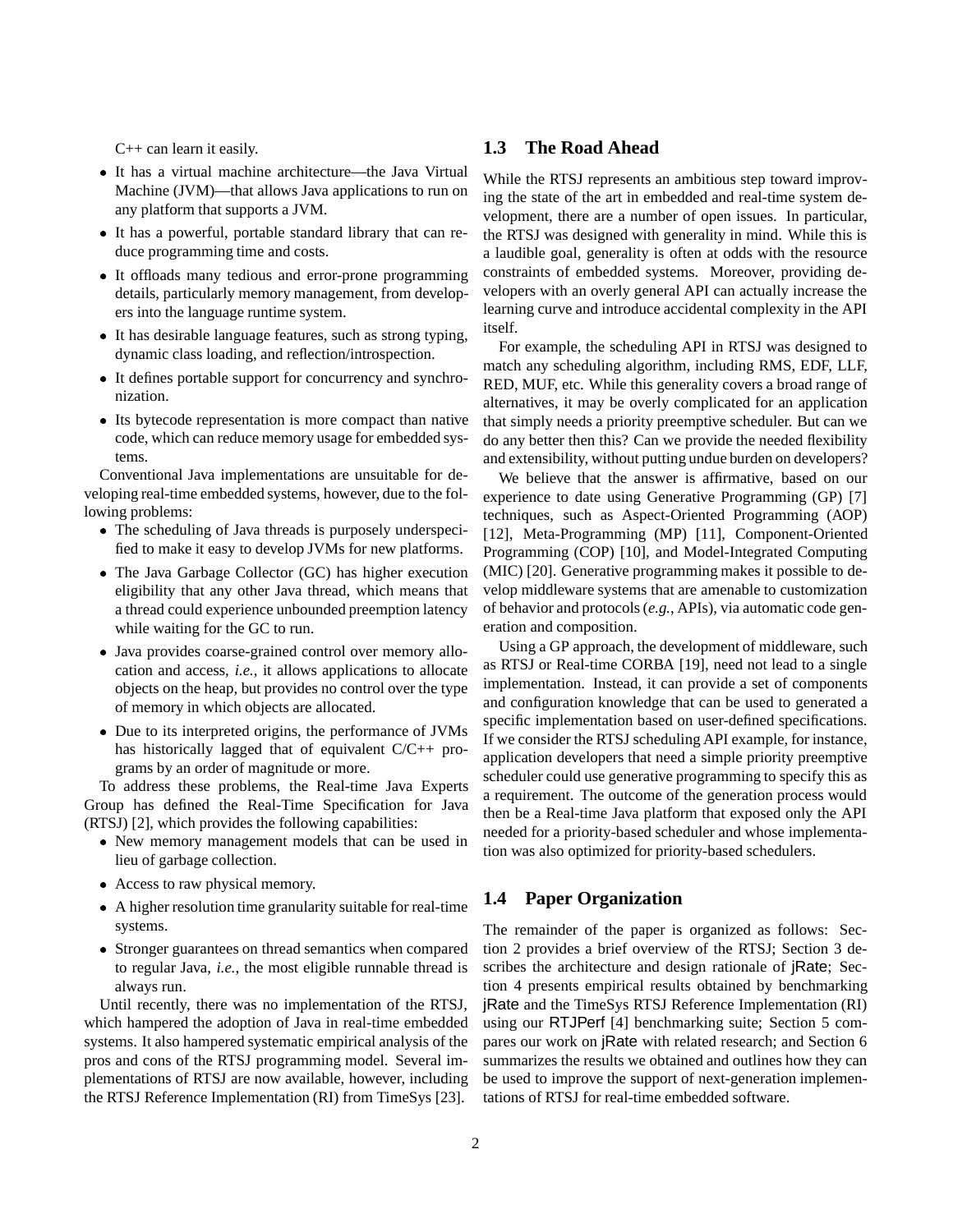# **2 Overview of the Real-Time Specification for Java**

The RTSJ extends the Java API and refines the semantics of certain constructs to support the development of real-time systems. The guiding principles followed by the expert group who created the RTSJ specification included [2]:

- Backward compatibility with the Java 2 platform
- $\bullet$  No syntactic extension to the Java language, *i.e.* no new keywords
- Write once carefully, run anywhere conditionally
- Enable predictable execution and

 Balance between current practice and advanced features. Below, we present an overview of the extensions provided by the RTSJ.

### **2.1 Memory**

The RTSJ extends the Java memory model by providing memory areas other than the heap. These memory areas are characterized by the lifetime the objects created in the given memory area and/or by their allocation time. *Scoped memory areas* provide guarantees on allocation time. Each real-time thread is associated with a *scope stack* that defines its allocation context and the *history* of the memory areas it has entered. Figure 1 shows how the scope stack for threads  $T_1$ and  $T_2$  evolve while moving from one memory area to another. As shown in Figure 2, the RTSJ specification pro-



Figure 1: **Thread Scope Stack in the RTSJ Memory Model**

vides scoped memories with linear and variable allocation times (LTMemory, LTPhysicalMemory and VTMemory, VTPhysicalMemory, respectively). For linear allocation time scoped memory, the RTSJ requires that the time needed to allocate the  $n > 0$  bytes to hold the class instance must be bounded by a polynomial function  $f(n) \leq C_n$  for some constant  $C > 0$ .<sup>1</sup> The RTSJ also introduces the concept of



Figure 2: **Hierarchy of Classes in the RTSJ Memory Model**

*Immortal Memory*. Objects allocated within this memory area have the same lifetime of the JVM, *i.e.* are never collected. Another addition to the Java memory model provided by the RTSJ allows direct access to raw memory, as well as to allocate Java objects at specific memory locations.

#### **2.2 Threads**

The RTSJ extends the existing Java threading model with two new types of real-time threads: RealtimeThread and NoHeapRealtimeThread. The relation of these new classes with respect to the regular Java thread class is depicted in Figure 3.



Figure 3: **RTSJ Real-time Thread class Hierarchy**

The NoHeapRealtimeThread can have execution eligibility higher than the garbage collector.<sup>2</sup> Therefore, a NoHeapRealtimeThread can neither allocate nor reference any heap objects. The scheduler controls the *execution eligibility*<sup>3</sup> of the instances of this class by using the SchedulingParameters associated with it.

<sup>&</sup>lt;sup>1</sup>This bound does not include the time taken by an object's constructor or a class's static initializers.

 $^{2}$ The RTSJ v1.0 specification states that the NoHeapRealtimeThread always has execution eligibility higher than the GC, but this has been changed in the v1.01.

 $3E$ xecution eligibility is defined as the position of a schedulable entity in a total ordering established by a scheduler over the available entities [6]. The total order depends on the scheduling policy. The only scheduler required by the RTSJ is a priority scheduler, which uses the PriorityParameters to determine the execution eligibility of a Schedulable entity, such as threads or event handlers.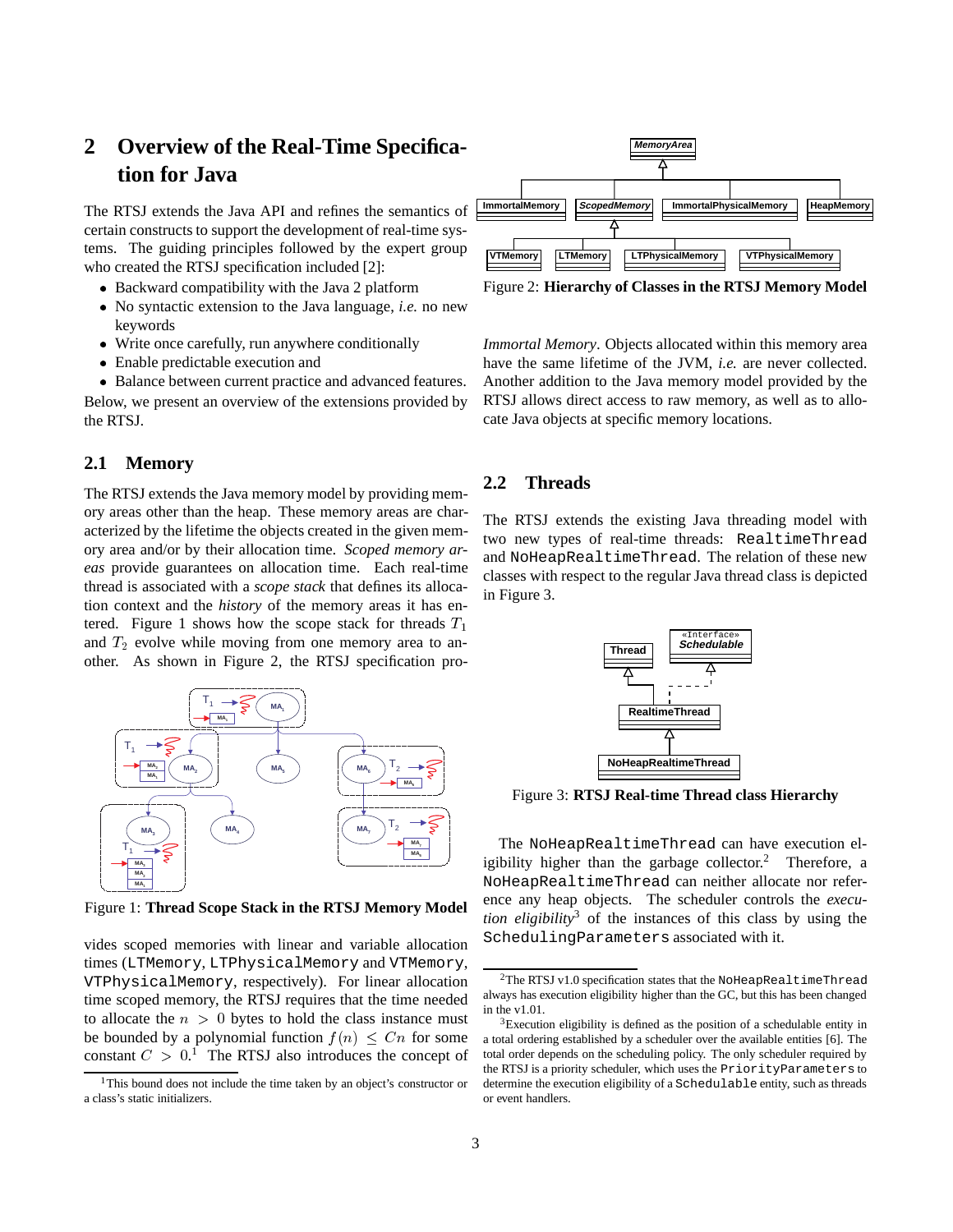### **2.3 Scheduling**

The RTSJ introduces the concept of a Schedulable object. The execution of Schedulable entities is managed by the scheduler that holds a reference to them. The RTSJ provide a scheduling API that is sufficiently general to implement commonly used scheduling algorithms, such as RMS, EDF, LLF, RED, MUF, etc.. However, the only required scheduler for a RTSJ-compliant implementation is a priority preemptive scheduler that can distinguish 28 different priorities.

#### **2.4 Asynchrony**

The RTSJ defines mechanisms to bind the execution of program logic to the occurrence of internal and/or external events. In particular, the RTSJ provides a way to associate an asynchronous event handler to some application-specific or external events. As shown in Figure 4, there are two types of asyn-



Figure 4: **RTSJ Asynchronous Event Class Hierarchy**

chronous event handlers defined in RTSJ:

- The AsyncEventHandler class, which does not have a thread permanently bound to it – nor is it guaranteed that there will be a separate thread for each AsyncEventHandler. The RTSJ simply requires that after an event is fired the execution of all its associated AsyncEventHandlers will be dispatched.
- The BoundAsyncEventHandler class, which has a real-time thread associated with it permanently. An BoundAsyncEventHandler's real-time thread is used throughout its lifetime to handle event firings.

Event handlers can also be specified a *no-heap*, which means that the thread used to handle the event must be a NoHeapRealtimeThread.

The RTSJ also introduces the concept of *Asynchronous Transfer of Control* (ATC), which allows a thread to asynchronously transfer the control from a locus of execution to another.

### **2.5 Time and Timers**

Real-time embedded systems often use timers to perform certain actions at a given time in the future, as well as at periodic future intervals. For example, timers can be used to sample data, play music, transmit video frames, etc. As shown in Fig-



Figure 5: **RTSJ Timer Class Hierarchy**

ure 5, the RTSJ provides two types of timers:

- OneShotTimer, which generates an event at the expiration of its associated time interval and
- PeriodicTimer, which generates events periodically.

OneShotTimers and PeriodicTimers events are handled by AsyncEventHandlers.

The RTSJ also supports high resolution timers and high resolution clocks.

### **3 jRate Overview**

jRate is an open-source RTSJ-based real-time Java implementation that we are developing at the University of California, Irvine (UCI). jRate extends the open-source the GNU Compiler for Java (GCJ) runtime system [9] to provide an aheadof-time compiled platform for the development of RTSJcompliant applications. The jRate architecture shown in Fig-



Figure 6: **The** jRate **Architecture**

ure  $6(a)$  differs from the JVM model shown in Figure  $6(b)$ since there is no JVM interpreting the Java bytecode. Instead, jRate ahead-of-time compiles RTSJ applications into native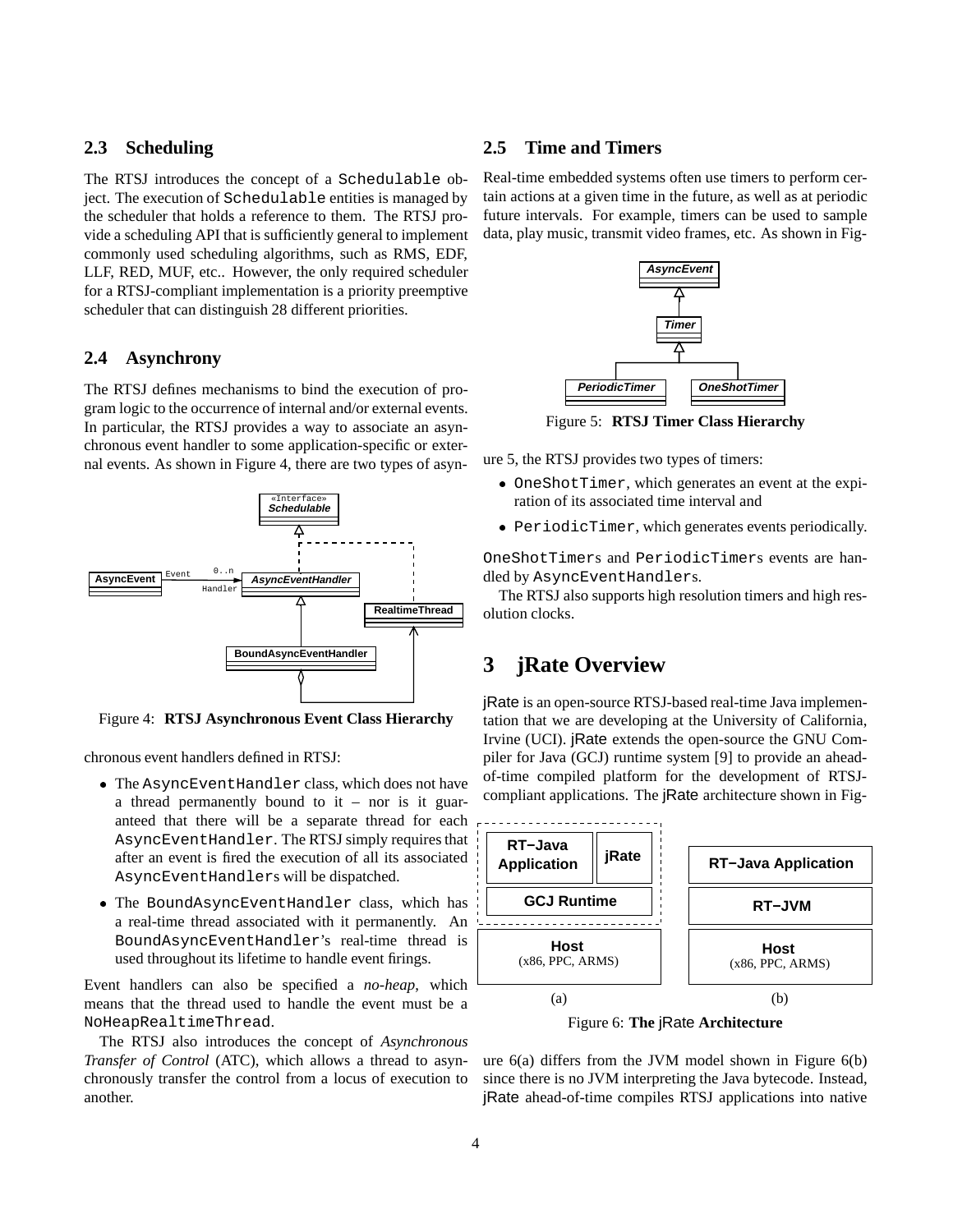code. The Java and RTSJ services, such as garbage collection, real-time threads, and scheduling, are accessible via the GCJ and jRate runtime systems, respectively.

One downside of ahead-of-time compiled RTSJ implementations like jRate is that they can hinder portability since applications must be recompiled each time they are ported to a new architecture. In practice, however, embedded and realtime software developers should find this a small price to pay for the substantial performance benefits, compared to Java implementations based on interpreters or just-in-time (JIT) compilers.

### **3.1 Current** jRate **Capabilities**

The RTSJ features currently supported by jRate are described next.

#### **3.1.1 Memory Areas**

jRate supports scoped memory and immortal memory. It provides a strategy to decide which type of memory, such as linear time memory or variable time memory, should be used as immortal memory. The RTSJ does not specify the immortal memory implementation, but since we believe it is important to specify the type of memory used, jRate can configure it at application launch time. The scoped memory implementation exposes an additional non-standard extension that allows the use of non-thread safe allocators. This extension allows threads to avoid unnecessary locks if a memory area will always be accessed by one thread.

jRate also provides a new type of scoped memory called CTMemory, which trades off allocation time for the memory area creation time. This memory area is zeroed at initialization time and the amount used is also zeroed each time the memory reference count<sup>4</sup> drops to zero. This feature provides constant time allocation for objects created within the CTMemory.

The internal organization of the CTMemory is depicted in Figure 7. The *type* field distinguishes different types of ob-





jects. In fact, there are different types of objects that must be treated slightly differently, *e.g.*, some must be finalized, whereas others need not be finalized.

#### **3.1.2 Real-Time Threads and Scheduling**

jRate currently supports real-time threads of the type RealtimeThread (*i.e.* it does not yet support NoHeapRealtimeThread), using a basic priority preemptive scheduler. This implementation simply relies upon the underlying real-time operating system priority preemptive scheduler.

#### **3.1.3 Asynchrony**

jRate provides a robust and efficient asynchronous event handling implementation, as shown by the empirical results in Section 4.2. This implementation avoids any source of priority inversion and provides lock free dispatch on most platforms.<sup>5</sup> jRate uses the priority queues ordered by the execution eligibility of the handlers for the event dispatching. Execution eligibility is the ordering mechanism used throughout jRate, *e.g.*, it is used to achieve total ordering of schedulable entities whose QoS are expressed in various ways. This approach is an application of the formalisms presented in [6].

#### **3.1.4 High Resolution Time and Clock**

jRate implements the RTSJ high resolution time API. Different implementations of real-time clocks are provided. Depending on the underlying hardware and OS platform, resolution from nanoseconds up to microseconds can be obtained.

### **3.2 Next Steps: A Chameleonic Real-Time Java Implementation**

jRate is intended to be a "chameleonic" Real-time Java implementation. We use the analogy since jRate is designed to its target environment, just as a chameleon adapts to its surrounding environment. In jRate, the adaptation process is obtained via generative programming techniques. Our ultimate goal is to provide a set of core reusable components, along with the appropriate configuration tools, so application developers can automatically generate a customized Real-time Java implementation that precisely meets their needs. Our work to date has focused on manually generating high performance and small footprint implementations of the RTSJ specification.

Figure 8 shows a typical generative programming approach. In this approach, the *feature profile* provided by application developers is used to select the set of features that must be present in the generated Real-time Java implementation. Generative tools are used to compose the different parts, check dependencies, and optimize the generated system.

<sup>&</sup>lt;sup>4</sup>The reference count associated with a scoped memory is represented by the number of real-time thread that are currently active in it, *i.e.* have entered the scoped memory, but have not exited yet.

<sup>5</sup>On certain platforms, such as Compaq Alpha, the assumptions that we rely upon to avoid locking do not hold, so for those platforms jRate must use locks.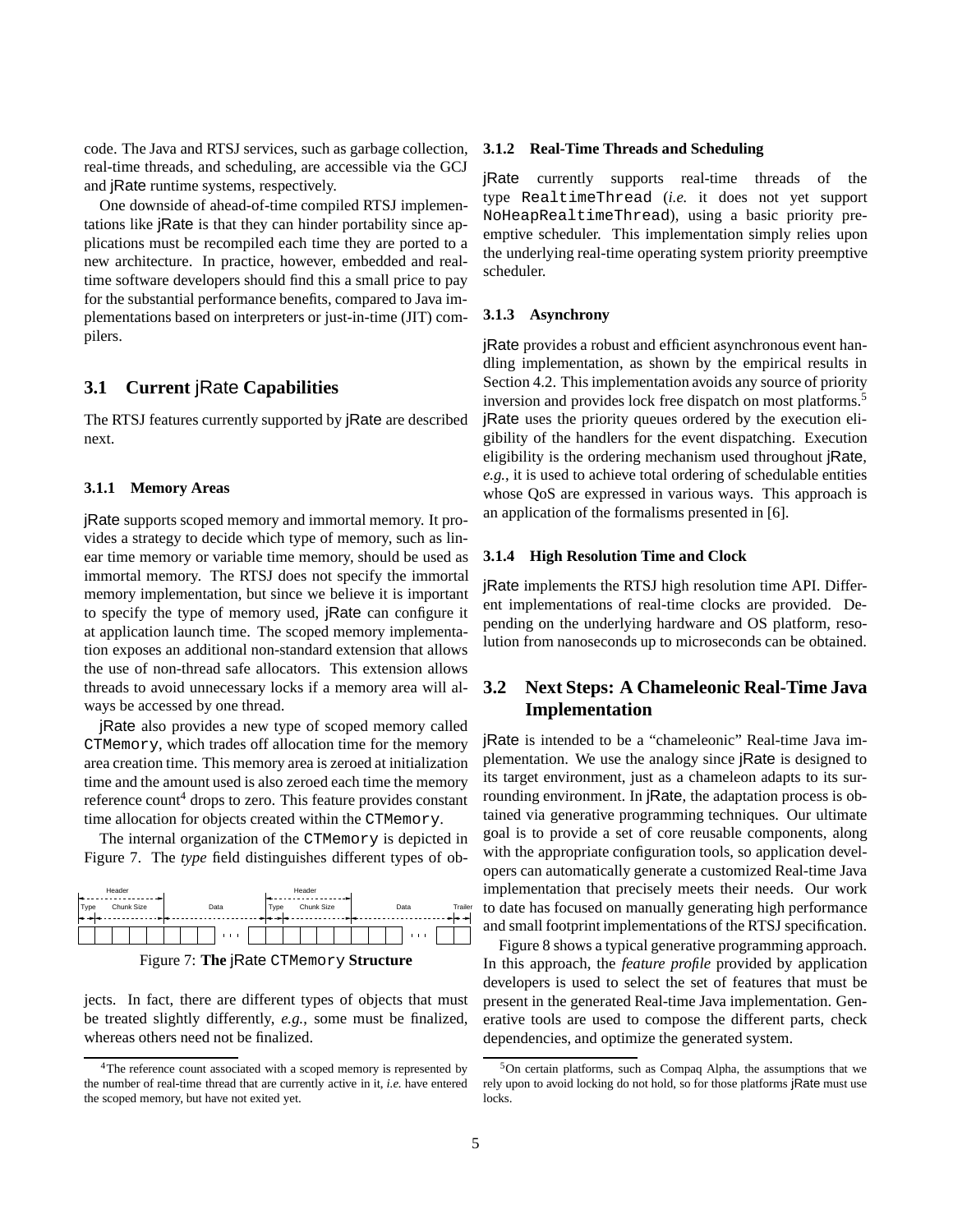

Figure 8: **Generative Programming Approach**

For instance, in the context of jRate, a given *feature profile* might designate the following:

- A priority-based scheduler with no support for feasibility analysis
- Raw memory access is not needed, and
- A particular style of scoped memory must be used.

This information is then used by generators to provide an instance of jRate that is optimized for this particular use case. The generated API could be simplified since the user only wants to use priority-based scheduler and does not need any feasibility analysis support.

The tools we are applying to make jRate a *generative* real-time Java implementations include AspectJ [22] and AspectC++ [21], along with other techniques that are commonly used in generative programming, such as:

- **Static crosscutting** to compose APIs. Static crosscutting is an AOP technique that allows "meta-programmers" to modify the static structure of a class, *e.g.*, by adding methods or changing an inheritance hierarchy.
- **Dynamic crosscutting** is used to customize and compose run-time behaviors. Dynamic crosscutting is another AOP technique that allows the execution of aspect code at specific points in the application, known as *joinpoints*, such as method invocations, data member assignments, etc.

## **4 jRate Performance**

This section presents jRate's performance results for the primary RTSJ features. All experiments were conducted using RTJPerf, which is an open-source benchmarking suite for RTSJ available at http://tao.doc.wustl.edu/ ˜corsaro/periscope.html. see [4, 5] for in-depth coverage of the RTJPerf benchmark suite and a comparison of jRate's performance with a range of Java implementations, including CVM, the TimeSys RTSJ Reference Implementation (RI), and Sun's JDK 1.4.

The test results reported in this section were obtained on an Intel Pentium III 733 MHz with 256 MB RAM, running Linux RedHat 7.2 with the TimeSys Linux/RT 3.0 GPL<sup>6</sup> kernel [24]. jRate was compared against the TimeSys RTSJ RI [23], to provide a baseline to compare jRate against. The RI is based on a Java 2 Micro Edition (J2ME) JVM and supports only an interpreted execution mode *i.e.*, there is no just-in-time (JIT) compilation. The *efficiency* of the RI was intentionally not optimized since its main goal was *predictable* real-time behavior and RTSJ-compliance. The RI runs on all Linux platforms, but the priority inversion control mechanisms are available to the RI only when running under TimeSys Linux/RT [24], *i.e.*, the commercial version.

#### **4.1 jRate Memory Subsystem Performance**

**Scoped Memory Allocation Time Test.** RTJPerf provides a test that measures the allocation time for different types of scoped memory. The results obtained for the jRate's and RI implementation of scoped memory are presented and analyzed below.

**Test Settings.** To measure the average allocation time incurred by the RI implementation of LTMemory and VTMemory, we ran the RTJPerf allocation time test for allocation sizes ranging from 32 to 16,384 bytes. Each test samples 1,000 values of the allocation time for the given allocation size. This test also measured the average allocation time of jRate's CTMemory implementation. Figure 9 shows how jRate's CTMemory implementation relates to the memory areas defined by the RTSJ, which are depicted in Figure 2.



Figure 9: CTMemory **Class Hierarchy**

**Test Results.** The data obtained by running the allocation time tests were processed to obtain an average, dispersion, and worst-case measure of the allocation time. We compute both the average and dispersion indices since they indicate the following information:

<sup>&</sup>lt;sup>6</sup>This OS is the freely available version of TimeSys Linux/RT and is available under the GNU Public License (GPL).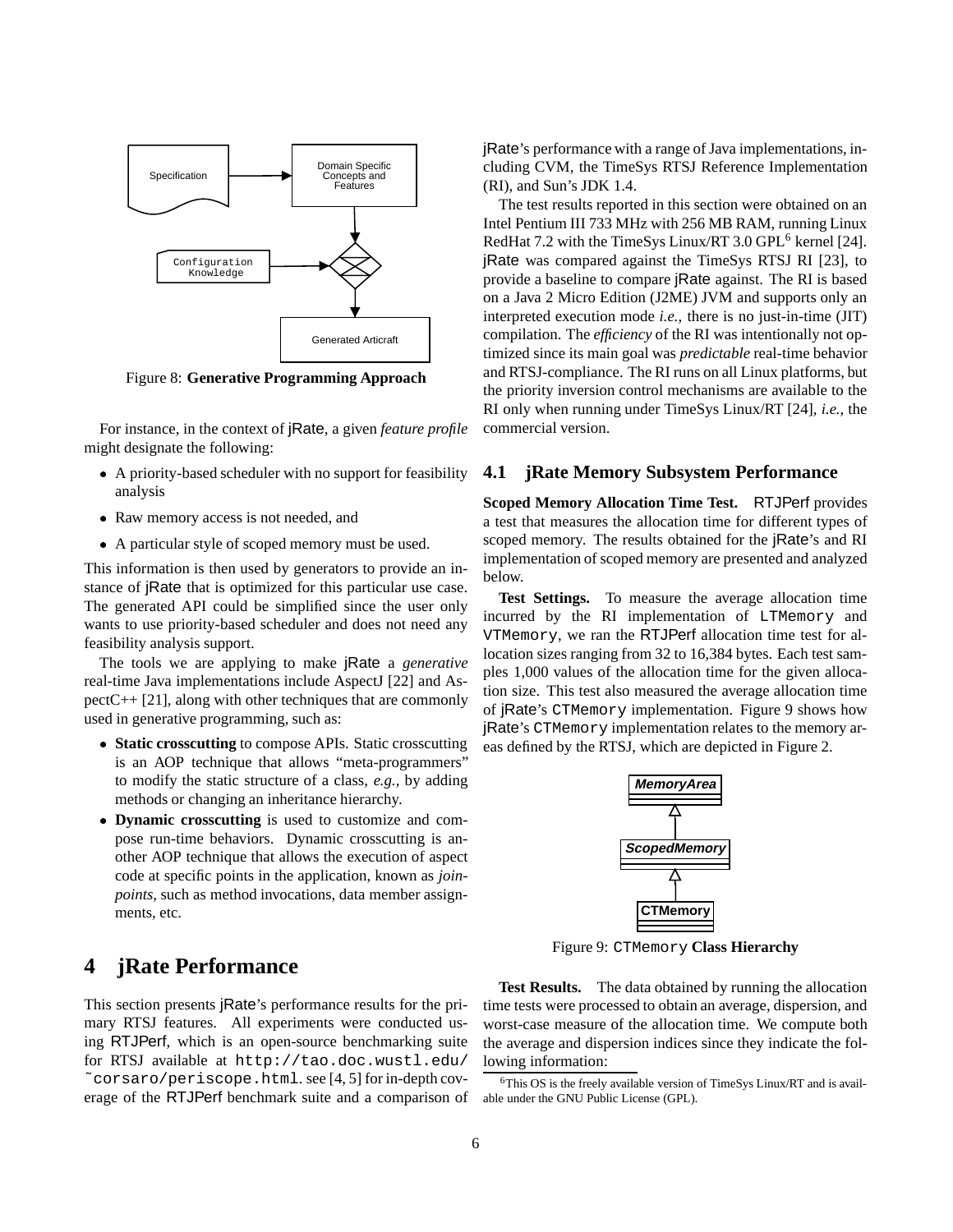

Figure 10: **Average Allocation Time.**



Figure 11: **Allocation Time Standard Deviation.**

- How predictable is the implementation
- $\bullet$ How much variation in allocation time can occur and
- How the worst-case behavior compares to the averagecase and to the case that provides a 99% upper bound.<sup>7</sup>

Figure 10 shows the resulting average allocation time for the different test runs and Figure 11 shows the standard deviation of the allocation time measured in the various test settings. Figure 12 shows the performance ratio between jRate's CTMemory and the RI LTMemory. This ratio indicates how many times smaller the CTMemory average allocation time is compared to the average allocation time for the RI LTMemory.

**Results Analysis.** We now analyze the results of the tests that measured the average and worst-case allocation times, along with the dispersion for the different test settings:



Figure 12: **Speedup of the** CTMemory **Average Allocation Time Over the LTMemory Average Allocation Time.**

- **Average Measures**—As shown in Figure 10, both LTMemory and VTMemory provide linear time allocation with respect to the allocated memory size. Matching results were found for the other measured statistical parameter, based on this, we infer that the RI implementation of LTMemory and VTMemory are similar, so we mostly focus on the LTMemory since our results also apply to VTMemory. jRate has an average allocation time that is independent of the allocated chunk, which helps analyze the timing of real-time Java code, even without knowing the amount of memory that will be needed. Figure 12 shows that for small memory chunks the jRate memory allocator is nearly ten times faster than RI's LTMemory. For the biggest chunk we tested, jRate's CTMemory is  $\sim$ 95 times faster RI's LTMemory.
- **Dispersion Measures**—The standard deviation of the different allocation time cases is shown in Figure 11. This deviation increases with the chunk size allocated for both LTMemory and VTMemory until it reaches 4 Kbytes, where it suddenly drops and then it starts growing again. On Linux, a virtual memory page is exactly 4 Kbytes, but when an array of 4 Kbytes is allocated the actual memory is slightly larger to store freelist management information. In contrast, the CTMemory implementation has the smallest variance and the flattest trend.

The plots in Figure 13 show the cumulative relative frequency distribution of the allocation time for some of the different cases discussed above. These graphs illustrate how the allocation time is distributed for different types of memory and different allocation sizes. For any given point  $t$  on the  $x$  axis, the value on the  $y$  axis indicates the relative frequency of allocation time for which

 $7By$  "99% upper bound" we mean that value that represents an upper bound for the measured values in the 99th percentile of the cases.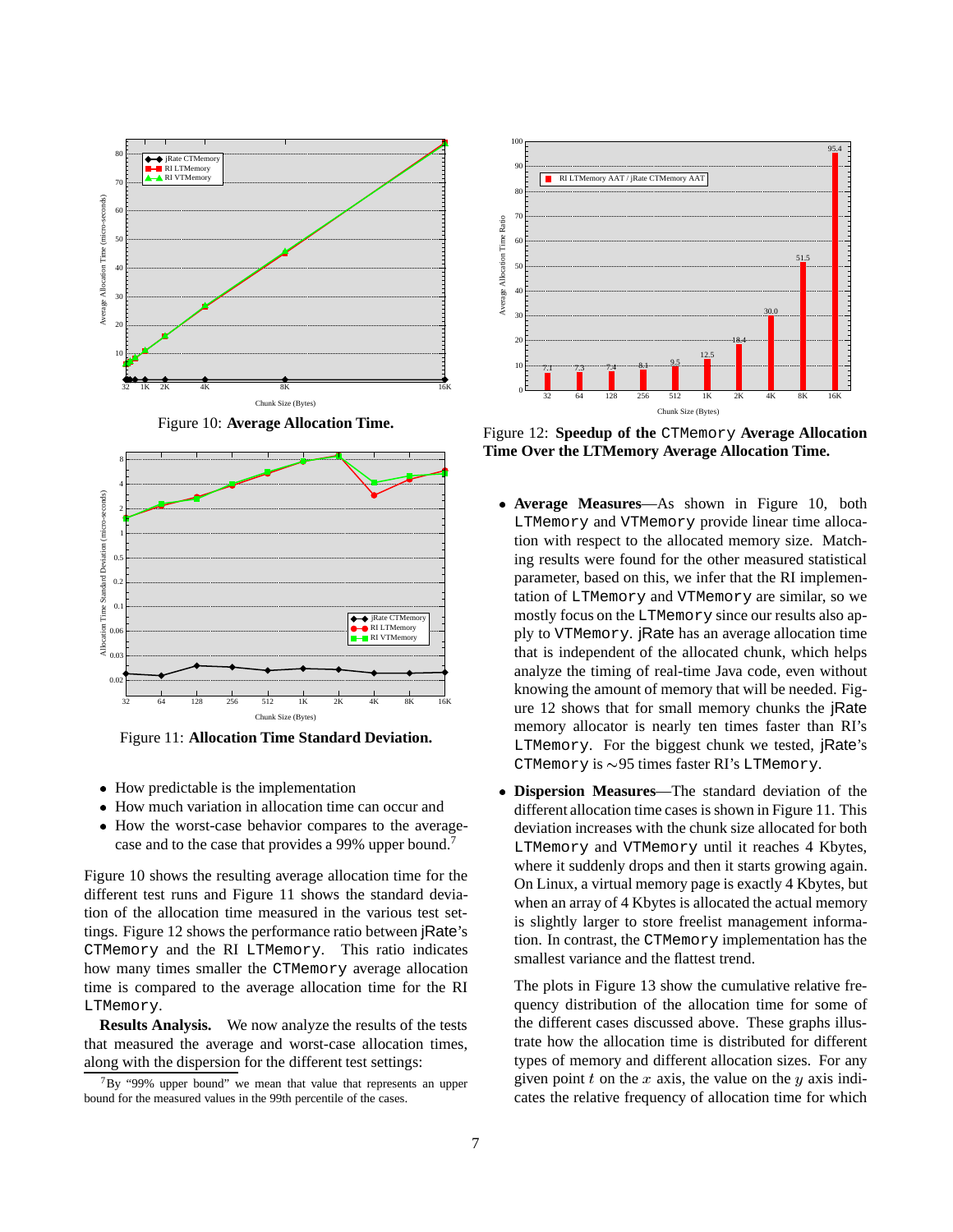

Figure 13: **Allocation Time Cumulative Relative Frequency Distribution.**

AllocationTime  $\leq t$ . This graph, along with Figure 11 that shows the standard deviation, provides insights on how the measured allocation time is dispersed and distributed.

 **Worst-case Measures**—Figure 14 and Figure 15 show the bounds on the allocation time for jRate's CTMemory and the RI LTMemory. Each of these graphs depicts the worst, best, and average allocation times, along with the 99% upper bound of the allocation time. Figure 14 illustrates how the worst-case execution time for jRate's CTMemoryis at most  $\sim$  1.4 times larger than its average execution time.

Figure 15 shows how the maximum, average, and the 99% case, for the RI LTMemory, converge as the size of the allocated chunk increases. The minimum ratio between the worst-case allocation time and the average-case is  $\sim$ 1.6 for a chunk size of 16K. Figure 14, Figure 15 and Figure 13 also characterize the distribution of the allocation time. Figure 13 shows how for some allocation sizes, the allocation time for the RI LTMemory is centered around two points.

### **4.2 jRate's Asynchronous Event Handler Performances.**

**Asynchronous Event Handler Dispatch Delay Test.** RTJPerf provides a test that measures the dispatch latency of the two types of RTSJ asynchronous event handlers, which are the BoundAsyncEventHandler and the AsyncEventHandler. The results we obtained are presented and analyzed below.



Figure 14: **CTMemory Worst, Best, Average and 99% Allocation Time.**



Figure 15: **LTMemory Worst, Best, Average and 99% Allocation Time.**

**Test Settings.** To measure the dispatch latency provided by different types of asynchronous event handlers defined by the RTSJ, we ran the asynchrony tests provided by RTJPerf, and described in [4, 5], with a fire count of 2,000 for both RI and jRate. To ensure that each event firing causes a complete execution cycle, we ran the test in "lockstep mode," where one thread fires an event and only after the thread that handles the event is done is the event fired again. To avoid the interference of the GC while performing the test, the real-time thread that fires and handles the event uses scoped memory as its current memory area.

**Test Results.** Figure 16 shows the trend of the dispatch latency for successive event firings.<sup>8</sup> The data obtained by

<sup>8</sup>Since The RI's AsyncEventHandler trend is completely off the scale, it is omitted in this figure and depicted separately in Figure 17.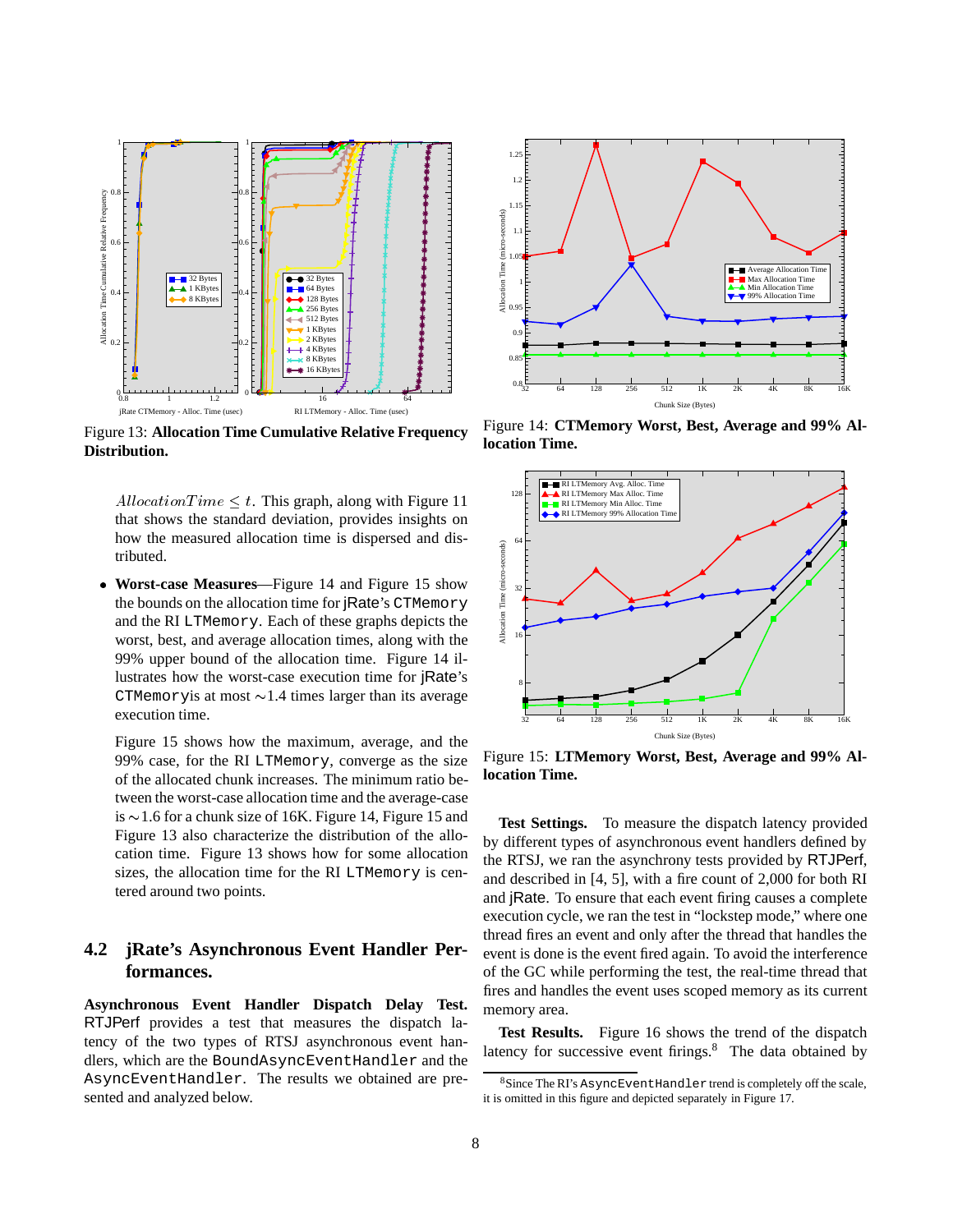

Figure 16: **Dispatch Latency Trend for Successive Event Firing.**

|           | <b>AsycnEventHandler</b>    | <b>BoundAsycnEventHandler</b> |  |
|-----------|-----------------------------|-------------------------------|--|
| Avg.      | $36.574 \,\mu s$            | $34.004 \,\mu s$              |  |
| Std. Dev. | $0.113 \text{ }\mu\text{s}$ | $0.148 \mu s$                 |  |
| Max       | $39.400 \,\mu s$            | $35.555 \,\mu s$              |  |
| 99%       | $36.945 \,\mu s$            | $34.472 \,\mu s$              |  |

Table 1: **jRate Event Handler's Dispatch Latency statistics for the Different Settings**

running the dispatch delay tests were processed to obtain average worst-case and dispersion measure of the dispatch latency. Table 1 and Table 2 shows the results found for jRate and the RI respectively.



Figure 17: AsyncEventHandler **Dispatch Latency Trend.**

**Results Analysis.** Below we analyze the results of the tests that measure the average-case and worst-case dispatch latency, as well as its dispersion, for the different test settings:

|           | <b>AsycnEventHandler</b>             | <b>BoundAsycnEventHandler</b> |  |
|-----------|--------------------------------------|-------------------------------|--|
| Avg.      | $2373.0 \,\mu s$                     | 56.100 $\mu$ s                |  |
| Std. Dev. | $909.92 \,\mu s$                     | $0.848 \,\mu s$               |  |
| Max       | $3950.8 \text{ }\mu\text{s}$         | $70.462 \,\mu s$              |  |
| 99%       | $3892.5 \text{ \textit{u}}\text{ s}$ | $56.692 \,\mu s$              |  |

Table 2: **RI Event Handler's Dispatch Latency Statistics for the Different Settings**

 **Average Measures**—Table 2 illustrates the large average dispatch latency incurred by the RTSJ RI AsyncEventHandler. The results in Figure 17 show how the actual dispatch latency increases as the event count increases. By tracing the memory used when running the test using heap memory, we found that not only did memory usage increased steadily, but even invoking the GC explicitly did not free any memory.

These results reveal a problem with how the RI manages the resources associated to threads. The RI's AsyncEventHandler creates a new thread to handle a new event, and the problem appears to be a memory leak in the underlying RI memory manager associated with threads, rather than a limitation with the model used to handle the events. In contrast, the RI's BoundAsyncEventHandler performs quite well, *i.e.*, its average dispatch latency is slightly less than twice as large as the average dispatch latency for jRate.

Figure 16 and Table 1 show that the average dispatch latency of jRate's AsyncEventHandler is the same order of magnitude as its BoundAsyncEventHandler. The difference between the two average dispatch latency stems from jRate's AsyncEventHandler implementation, which uses an *executor* [14] thread from a pool of threads to perform the event firing, rather than having a thread permanently bound to the handler.

 **Dispersion Measures**—The results in Table 2, Table 1, Figure 16, and Figure 18 illustrate how jRate's BoundAsyncEventHandler dispatch latency incurs the least jitter. The dispatch latency value dispersion for the RTSJ RI BoundAsyncEventHandler is also quite good, though its jitter is higher than jRate's AsyncEventHandler and BoundAsyncEventHandler. The higher jitter in RI may stem from the fact that the RI stores the event handlers in a java.util.Vector. This data structure achieves thread-safety by synchronizing all method that get(), add(), or remove() elements from it, which acquires and releases a lock associated with the vector for each method.

To avoid this locking overhead, jRate uses a data structure that associates the event handler list with a given event and allows the contents of the data structure to be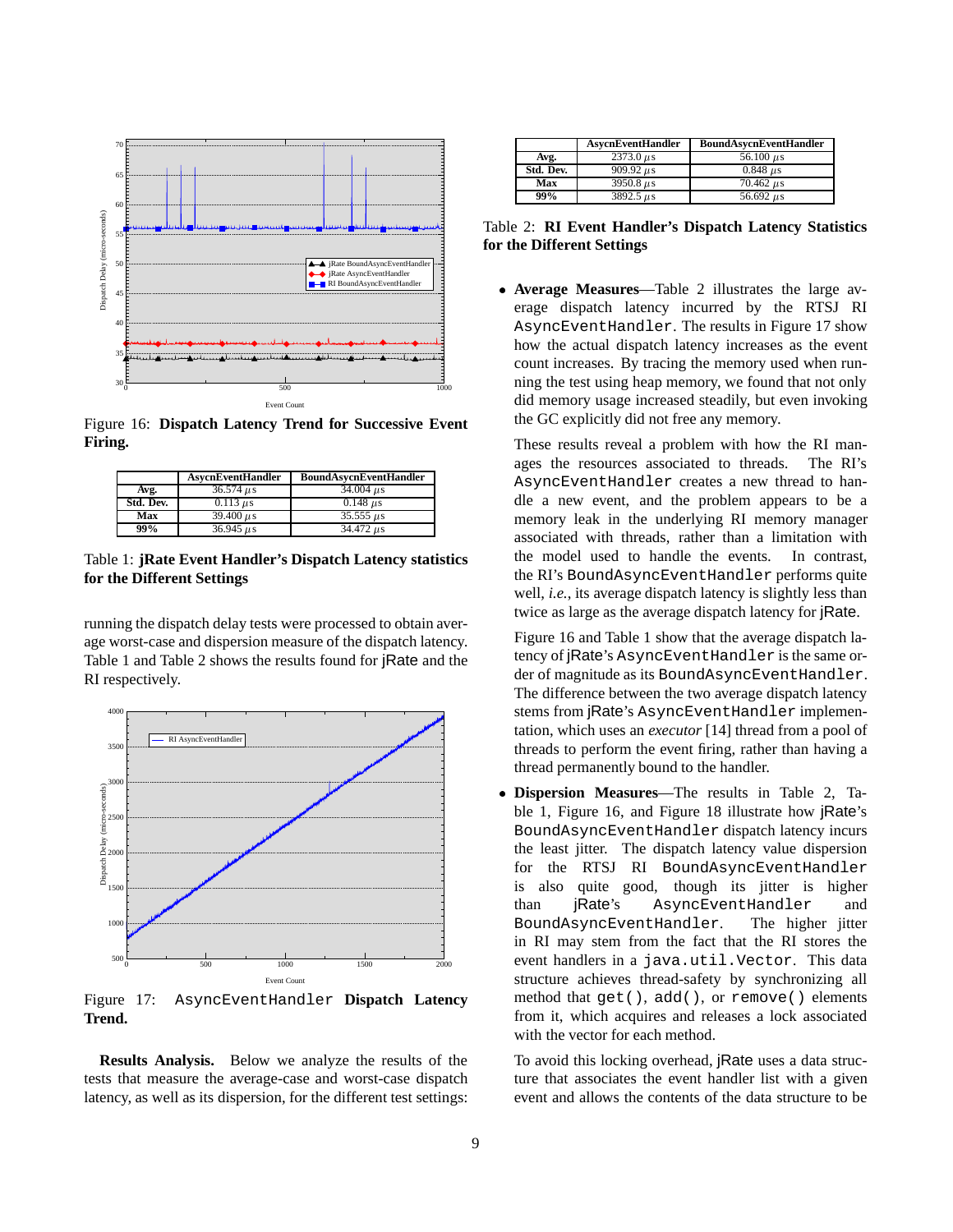

Figure 18: **Cumulative Dispatch Latency Distribution.**

read without acquiring/releasing a lock. Only modifications to the data structure must be serialized. As a result, jRate's AsyncEventHandler dispatch latency is relatively predictable, even though the handler has no thread bound to it permanently. The jRate thread pool implementation uses LIFO queues for its executor, *i.e.*, the last executor that has completed executing is the first one reused. This technique is often applied in thread pool implementations to leverage cache affinity benefits [17].

 **Worst-case Measures**—Table 1 illustrates how the jRate's BoundAsyncEventHandler and AsyncEventHandler have worst-case execution time that is close to its average-case. The worst-case dispatch delay provided by the RI's BoundAsyncEventHandler is not as good as the one provided by jRate, due to differences in how their event dispatching mechanisms are implemented. The 99% bound differs only on the first decimal digit for both jRate and the RI (clearly we do not consider the RI's AsyncEventHandler since no bound can be put on its behavior).

**Asynchronous Event Handler Priority Inversion Test.** This test measures how the dispatch latency of an asynchronous event handler  $H$  is influenced by the presence of  $N$ others event handlers, characterized by a lower execution eligibility than  $H$ . In the ideal case,  $H$ 's dispatch latency should be independent of  $N$ , and any delay introduced by the presence of other handlers represents some degree of priority inversion. The results we obtained are presented and analyzed below.

**Test Settings.** This test uses the same settings as the asynchronous event handler dispatch delay test. Only

the BoundAsyncEventHandler performance is measured, however, because the RI's AsyncEventHandlers are essentially unusable since their dispatch latency grows linearly with the number of event handled (see Figure 17), which masks any priority inversions. Moreover, jRate's AsyncEventHandler performance is similar to its BoundAsyncEventHandler performance, so the results obtained from testing one applies to the other. The current test uses the following two types of asynchronous event handlers:

- The first is identical to the one used in the previous test, *i.e.*, it gets a time stamp after the handler is called and measures the dispatch latency. This logic is associated with  $H$ .
- The second does nothing and is used for the lower priority handlers.

**Test Results.** Table 3 and Table 4 report how the average, standard deviation, maximum and 99% bound of the dispatch delay changes for  $H$  as the number of low-priority handlers increase. Figure 19 and Figure 20 provide a graphical representation for the average and dispersion measures.

|          | Avg.                         | Std. Dev.                  | Max                      | 99%                          |
|----------|------------------------------|----------------------------|--------------------------|------------------------------|
| 0LP      | $33.375 \,\mu s$             | $0.124 \mu s$              | $34.877 \,\mu s$         | $34.116 \,\mu s$             |
| 10 LP    | $33.154 \,\mu s$             | $0.134 \mu s$              | $34.903 \mu s$           | $33.797 \,\mu s$             |
| 50 LP    | $\frac{33.205}{\mu s}$       | $\overline{0.161}$ $\mu s$ | $36.063 \,\mu s$         | $33.825 \text{ }\mu\text{s}$ |
| 100 LP   | $33.264 \text{ }\mu\text{s}$ | $0.147 \,\mu s$            | $35.959 \,\mu s$         | $33.851 \,\mu s$             |
| $500$ LP | $33.632 \mu s$               | $0.180 \mu s$              | $\frac{37.149}{\mu s}$   | $34.283 \mu s$               |
| 1000 LP  | $33.739 \mu s$               | $0.199 \,\mu s$            | $\frac{37.565 \mu s}{ }$ | $34.458 \,\mu s$             |

Table 3: jRate**'s Dispatch Delay Statistics.**

|         | Avg.                         | Std. Dev.                  | Max                          | 99%                          |
|---------|------------------------------|----------------------------|------------------------------|------------------------------|
| 0LP     | $\frac{56.106}{\mu s}$       | $0.887 \,\mu s$            | $70.462 \,\mu s$             | $56.706 \,\mu s$             |
| 10 LP   | $112.33 \text{ }\mu\text{s}$ | $\overline{1.346}$ $\mu s$ | $133.90 \text{ }\mu\text{s}$ | $122.18 \text{ }\mu\text{s}$ |
| 50 LP   | 332.41 $\mu$ s               | $2.396 \,\mu s$            | $\frac{353.17}{\mu s}$       | $344.86 \text{ }\mu s$       |
| 100LP   | $609.92 \text{ }\mu\text{s}$ | $3.410 \,\mu s$            | $631.51 \,\mu s$             | $\sqrt{624.96} \mu s$        |
| 500 LP  | $2826.4 \,\mu s$             | $12.005 \,\mu s$           | $2884.0 \text{ }\mu\text{s}$ | $2862.1 \text{ }\mu\text{s}$ |
| 1000 LP | $5587.0 \,\mu s$             | $23.768 \,\mu s$           | $\overline{5672.7}$ us       | $5650.3 \,\mu s$             |

Table 4: **RI's Dispatch Delay Statistics.**

**Results Analysis.** Below, we analyze the results of the tests that measure average-case and worst-case dispatch latency, as well as its dispersion, for jRate and the RI.

 **Average Measures**—Figure 19 and Tables 3 and 4 illustrate that the average dispatch latency experienced by  $H$  is essentially constant for jRate, regardless of the number of low-priority handlers. It grows rapidly, however, as the number of low-priority handlers increase for the RI. The RI's event dispatching priority inversion is problematic for real-time systems and stems from the fact that its queue of handlers is implemented with a java.util.Vector, which is not ordered by the *execution eligibility*. In contrast, the priority queues in jRate's event dispatching are ordered by the execution eligibility of the handlers.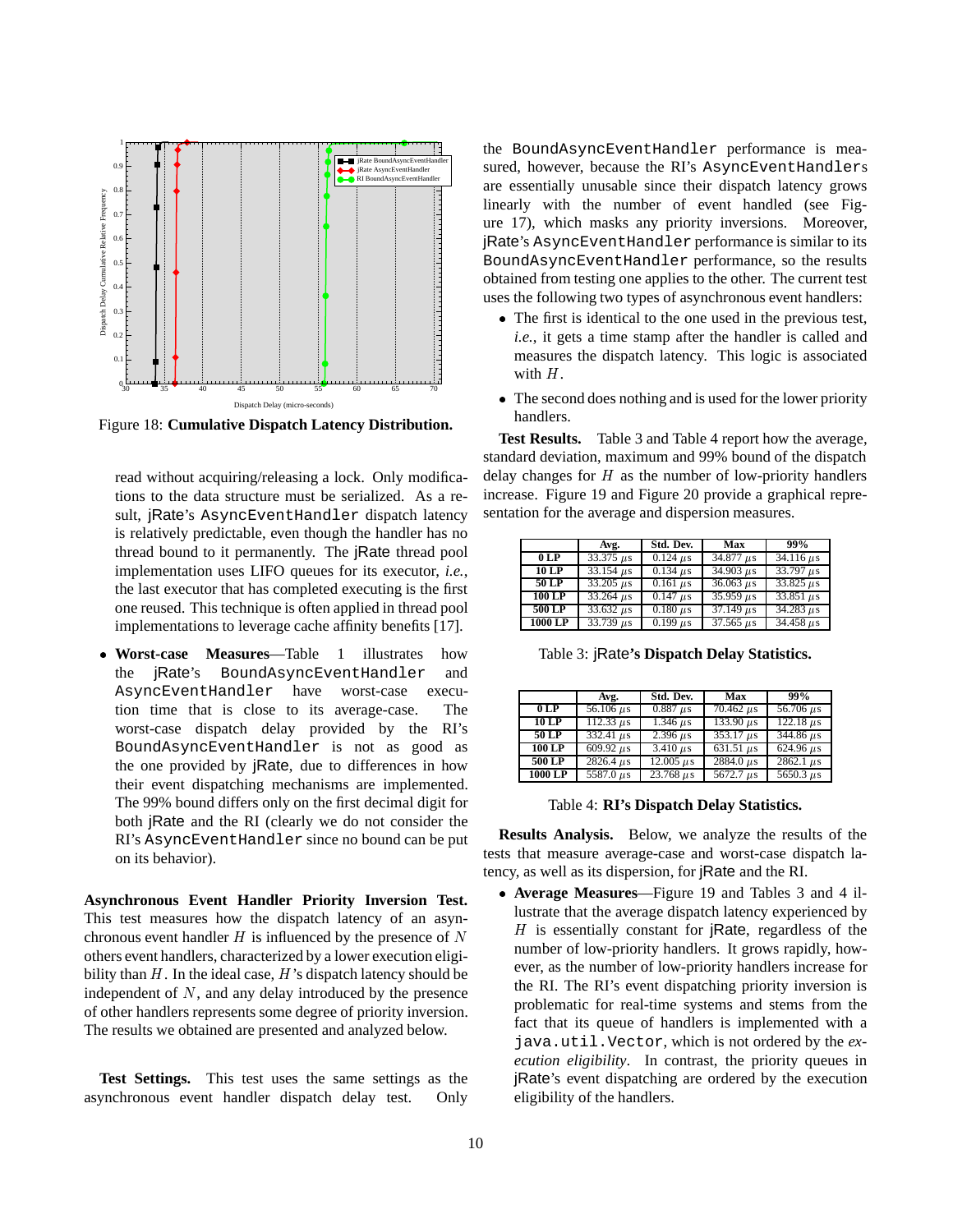

Figure 20: H **Dispatch Latency's Standard Deviation.**

Execution eligibility is the ordering mechanism used throughout jRate. For example, it is used to achieve total ordering of schedulable entities whose QoS are expressed in different ways. This approach is an application of the formalisms presented in [6].

- **Dispersion Measures**—Figure 20 and Tables 3 and 4 illustrate how  $H$ 's dispatch latency dispersion grows as the number of low-priority handlers increases in the RI. The dispatch latency incurred by  $H$  in the RI therefore not only grows with the number of low-priority handlers, but its variability increases *i.e.*, its predictability decreases. In contrast, jRate's standard deviation increases very little as the low-priority handlers increase. As mentioned in the discussion of the average measurements above, the difference in performance stems from the proper choice of priority queue.
- **Worst-Case Measures**—Tables 3 and 4 illustrate how the worst-case dispatch delay is largely independent of the number of low-priority handlers for jRate. In con-

trast, worst-case dispatch delay for the RI increases as the number of low-priority handlers grows. The 99% bound is close to the average for jRate and relatively close for the RI.

## **5 Related Work**

Although the RTSJ was adopted fairly recently [2], there are already a number of research projects related to our work on jRate and RTJPerf. The following projects are particularly interesting:

- The **FLEX** [15] provides a Java compiler written in Java, along with an advanced code analysis framework. FLEX generates native code for StrongARM or MIPS processors, and can also generate C code. It uses advanced analysis techniques to automatically detect the portions of a Java application that can take advantage of certain realtime Java features, such as memory areas or real-time threads.
- The OVM [16] project is developing an open-source JVM framework for research on the RTSJ and programming languages. The OVM virtual machine is written entirely in Java and its architecture emphasizes customizability and pluggable components. Its implementation strives to maintain a balance between performance and flexibility, allowing users to customize the implementation of operations such as message dispatch, synchronization, field access, and speed. OVM allows dynamic updates of the implementation of instructions on a running VM.
- Work on real-time storage allocation and collection [8] is being conducted at Washington University, St. Louis. The main goal of this effort is to develop new algorithms and architectures for memory allocation and garbage collection that provide worst-case execution bounds suitable for real-time embedded systems.

There are several ways in which we plan to leverage our work on jRate and the work being done in the FLEX, OVM, and real-time allocator projects outlined above. For instance, the jRate RTSJ library implementation could become the library used by the OVM. This is possible because jRate has been designed to port easily from one Java platform to another. jRate could be used as the RTSJ library on which FLEX relies. Likewise, the work on real-time allocators and garbage collectors could be to implement jRate's scoped memory with different characteristics than its current CTMemory design.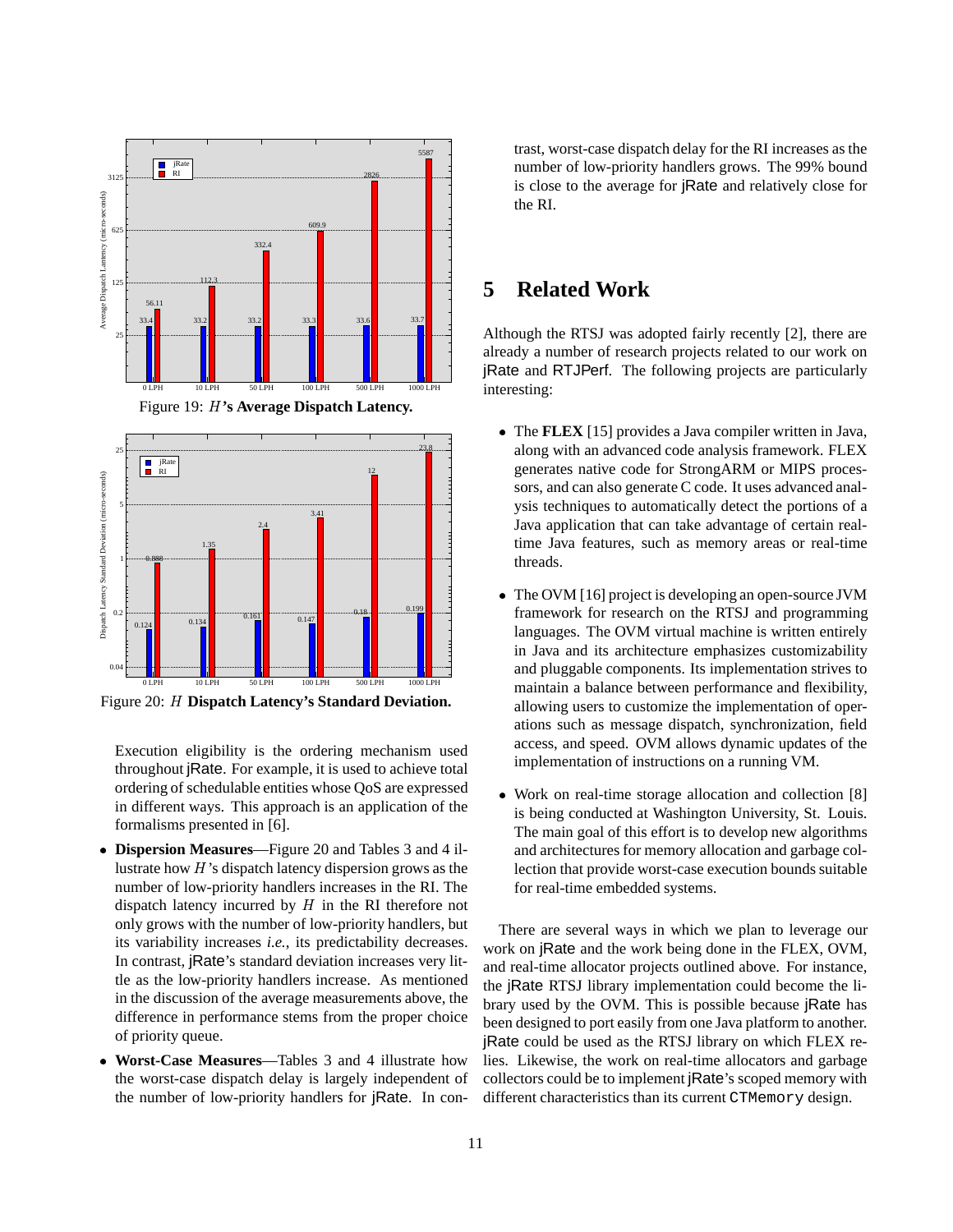# **6 Concluding Remarks and Future Directions**

This paper presented an overview of jRate, which is an aheadof-time compiled implementation of RTSJ. We analyzed the results of systematic benchmarks of jRate and the TimeSys RTSJ RI based on the RTJPerf benchmarking suite [4]. RTJPerf is one of the first open-source benchmarking suites designed to evaluate RTSJ-compliant Java implementations empirically. The RTJPerf results shown in Section 4 underscore that jRate is both efficient and predictable since its use of ahead-of-time compilation (1) improves its performance and (2) limits the sources of overhead and jitter introduced by interpreted or just-in-time (JIT) compiled execution.

Although jRate implements many core RTSJ features, the following omissions will be addressed in our future work:

- Add support for the remaining RTSJ features, such as timers, POSIX signal handling, periodic and no-heap real-time threads, and physical memory access. Some feature that we don't plan to implement in the first release of jRate is the memory reference checking, and the Asynchronous transfer control. Since jRate will be the primary Real-Time Java platform used by ZEN [13], jRate's implementation is being driven by the features that are most important for real-time ORBs.
- Provide a user-level scheduling framework that leverages the simple priority-based scheduling provided by the underlying real-time operating systems to provide advanced scheduling services.
- Focus on applying generative programming techniques to jRate. This will involve completely partitioning the Java and C++ parts of jRate into sets of aspects that can be woven together at compile-time to configure custom realtime Java implementations that are tailored for specific application needs.
- Provide a meta-object protocol as one of the aspects to support both computational and structural reflection. Reflection is useful for real-time applications that must manage resources dynamically. Moreover, it enables developers to customize the behavior of jRate's implementation at run-time.

Our long-term goal is to create not just a single RTSJ implementation, but a set of components that allow users to generate custom Real-time Java implementation tailored for particular requirements and environments. Developer therefore will not have to pay the cost and accidental complexity for features that they do not use.

The first public version of jRate will be released by the end of June, 2002. Information on its current status and availability can be found at http://tao.doc.wustl.edu/

˜corsaro/jRate. Since jRate is an open-source project, we encourage researchers and developers to provide us feedback and help improve its quality and capabilities. jRate will use the same open-source model we use for ACE [18] and TAO [3], which has proved to be successful to produce highquality open-source middleware.

### **References**

- [1] Ken Arnold, James Gosling, and David Holmes. *The Java Programming Language*. Addison-Wesley, Boston, 2000.
- [2] Bollella, Gosling, Brosgol, Dibble, Furr, Hardin, and Turnbull. *The Real-Time Specification for Java*. Addison-Wesley, 2000.
- [3] Center for Distributed Object Computing. The ACE ORB (TAO). www.cs.wustl.edu/~schmidt/TAO.html, Washington University.
- [4] Angelo Corsaro and Douglas C. Schmidt. Evaluating Real-Time Java Features and Performance for Real-time Embedded Systems. In *Proceedings of the* 8<sup>th</sup> *IEEE Real-Time Technology and Applications Symposium*, San Jose, September 2002. IEEE.
- [5] Angelo Corsaro and Douglas C. Schmidt. Evaluating Real-Time Java Features and Performance for Real-time Embedded Systems. Technical Report 2002-001, University of Califoria, Irvine, 2002.
- [6] Angelo Corsaro, Douglas C. Schmidt, Ron K. Cytron, and Chris Gill. Formalizing Meta-Programming Techniques to Reconcile Heterogeneous Scheduling Disciplines in Open Distributed Real-Time Systems. In *Proceedings of the 3rd International Symposium on Distributed Objects and Applications.*, pages 289–299, Rome, Italy, September 2001. OMG.
- [7] Krzysztof Czaenwcki and Ulrich W. Eisenecker. *Generative Programming: Methods, Tools, and Applications*. Addison-Wesley, Reading, Massachusetts, 2000.
- [8] Steven M. Donahue, Matthew P. Hampton, Morgan Deters, Jonathan M. Nye, Ron K. Cytron, and Krishna M. Kavi. Storage allocation for real-time, embedded systems. In Thomas A. Henzinger and Christoph M. Kirsch, editors, *Embedded Software: Proceedings of the First International Workshop*, pages 131–147. Springer Verlag, 2001.
- [9] GNU is Not Unix. GCJ: The GNU Complier for Java. http://gcc.gnu.org/java, 2002.
- [10] George T. Heineman and Bill T. Councill. *Component-Based Software Engineering: Putting the Pieces Together*. Addison-Wesley, Reading, Massachusetts, 2001.
- [11] Gregor Kiczales, Jim des Rivieres, and Daniel G. Bobrow. *The Art of The Metaobject Protocol*. The MIT Press, Cambridge, Massachusetts, 1991.
- [12] Gregor Kiczales, John Lamping, Anurag Mendhekar, Chris Maeda, Cristina Videira Lopes, Jean-Marc Loingtier, and John Irwin. Aspect-Oriented Programming. In *Proceedings of the 11th European Conference on Object-Oriented Programming*, June 1997.